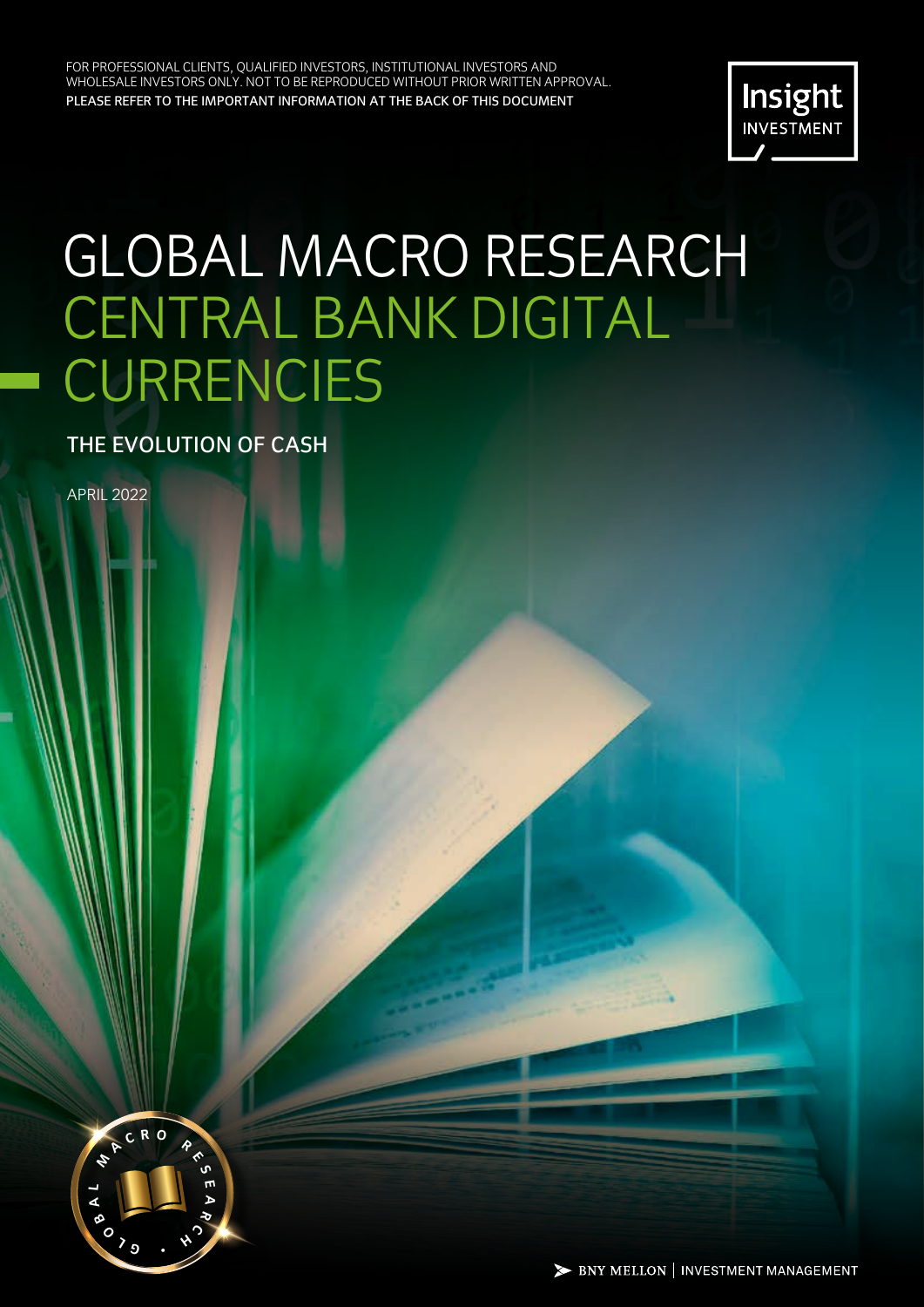# EXECUTIVE SUMMARY

- Central bank digital currencies (CBDCs) represent a new and safer form of digital payment, which are being investigated and developed by central banks around the world  $3$
- We outline the six reasons central banks are seeking to launch CBDCs:
	- 1 To increase the efficiency of payments, particularly in cross-border transactions
	- 2 To increase the resilience of payment systems
	- 3 To increase financial inclusion
	- 4 To lay the foundations of a future digital economy
	- 5 To improve the efficiency of the implementation of monetary and fiscal policy
	- $\overline{6}$  To allow governments to defend their monetary sovereignty 5
- From the various implications of CBDCs for economies and markets, we believe the most significant is the ability to target fiscal policy in unprecedented ways  $\overline{6}$
- In the race for implementation, China and Sweden are currently ahead of the pack with the US moving only slowly. Over the long term, this could lead to pressure on the US dollar as it loses market share as the predominant reserve currency and the set of the set of the set of the set of the set of the set of the set o
- The implementation of CBDCs will require taking several technical decisions. While our central case scenario is that the choices will have limited repercussions, there are some risks. The most notable is the potential for a diminished role of commercial banks in the international financial system  $9$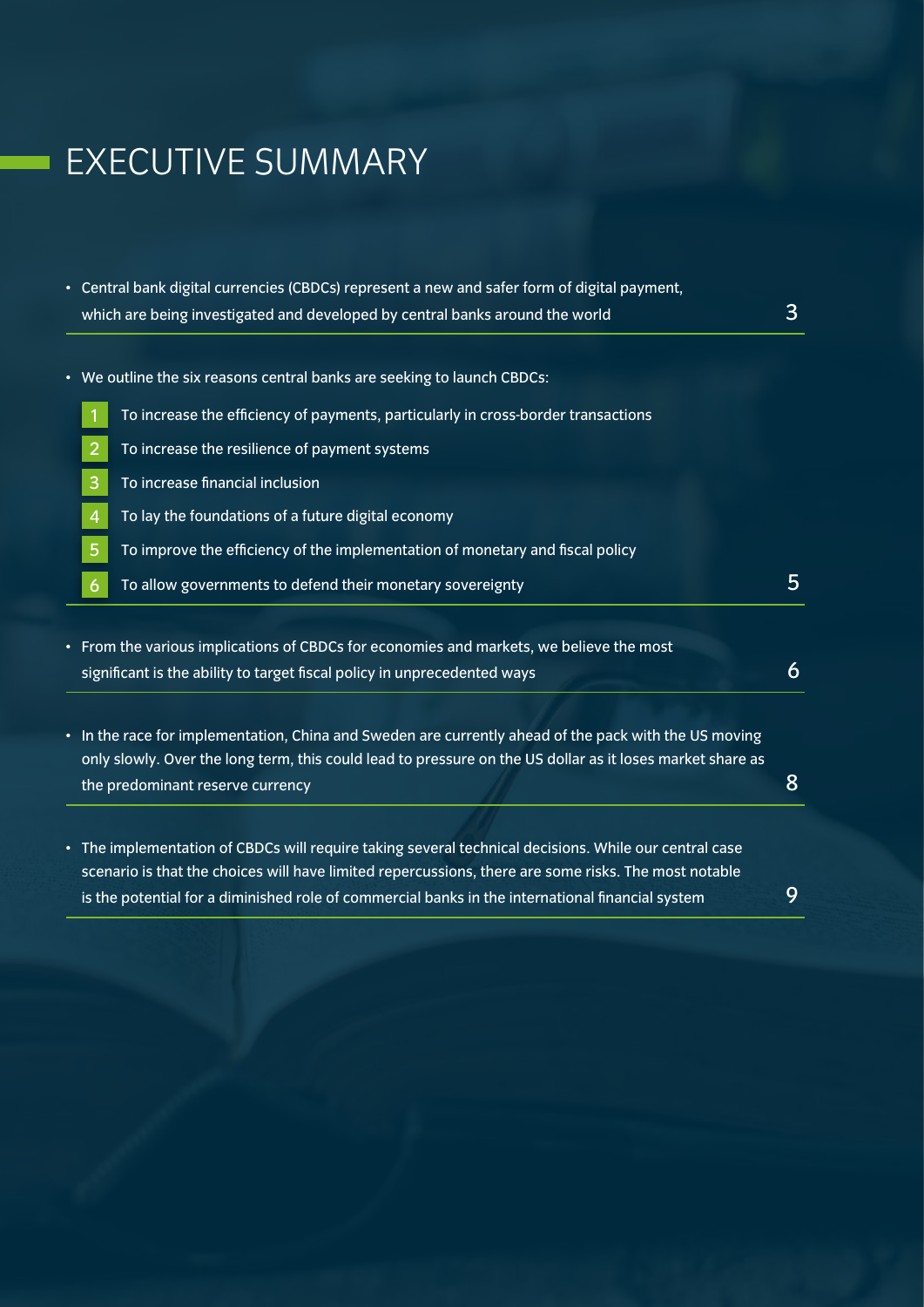# A NEW, SAFER, FORM OF DIGITAL PAYMENT

### CBDCS ARE A DIGITAL FORM OF BANK NOTE

- They are legal tender.
- As with a bank note, they have a direct claim on the balance sheet of the central bank, limiting their credit risk. This differs from a bank deposit which is a claim against the balance sheet of a commercial bank for any amount above that guaranteed by the state.
- They differ from cryptocurrencies as transactions occur in a government-sponsored network rather than a private network.

This means that CBDCs attempt to provide some of the benefits of digital currencies, but within the safety of a centralised public network (see Figure 1).

Figure 1: A CBDC is a digital form of bank note<sup>1</sup>



1 Source: Bank of England Digital Currencies: opportunities, challenges and design, March 12, 2020.

3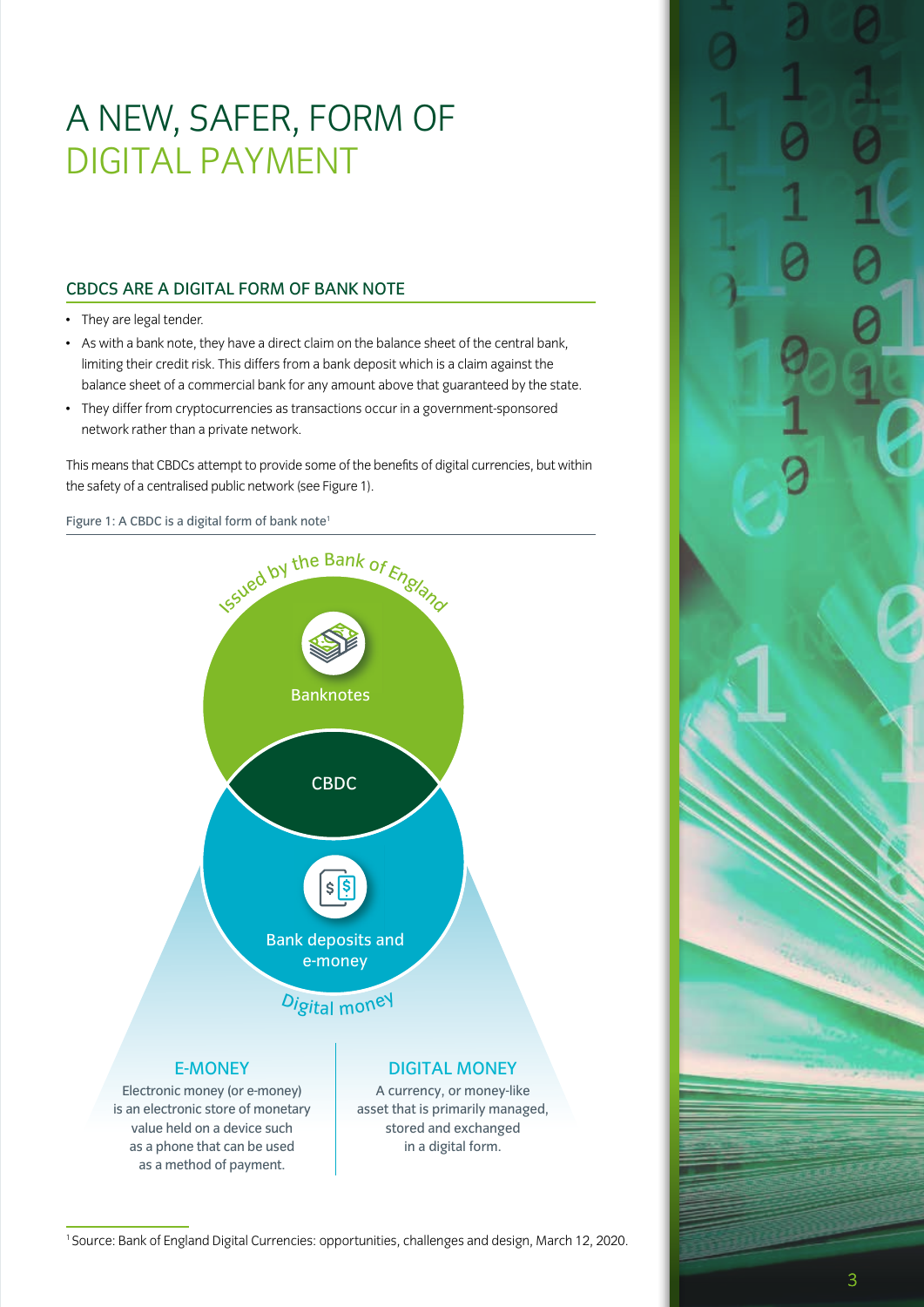# STABLECOINS ACCELERATED THE INTEREST IN CBDCS

AS THE MARKET IN PRIVATE DIGITAL CURRENCIES HAS EVOLVED, CENTRAL BANK INTEREST IN CBDCS HAS GROWN. INITIALLY, THE VOLATILITY, LIMITED SPEED OF PAYMENT PROCESSING AND ENERGY INEFFICIENCY APPEARED LIKELY TO LIMIT THE USE OF PRIVATE DIGITAL CURRENCIES SUCH AS BITCOIN TO THAT OF A HIGHLY SPECULATIVE ASSET. THIS CHANGED DRAMATICALLY WITH THE INTRODUCTION OF STABLECOINS.

A stablecoin is a private digital currency, the value of which is pegged to an asset such as the US dollar. In order to credibly maintain this link, the stablecoin needs to be substantially, if not entirely, backed by holdings of the asset to which it is pegged. Most stablecoins are pegged to the US dollar, and hold a combination of Treasury bills, commercial paper, corporate bonds, cash and other assets. In effect, most stablecoins are akin to a government money market fund that can be used to make direct payments – critically, they look and behave just like traditional forms of money, with low transaction costs, albeit the potential for greater credit risk.

Figure 2: The outstanding value of major stablecoins has risen substantially in recent years<sup>2</sup>



As the outstanding value of stablecoins has grown (see Figure 2), so the ecosystem of decentralised finance (DeFi)<sup>3</sup>, which supports stablecoins, has broadened. This has made it possible to lend and accrue interest with very limited regulation, creating the potential for future systemic risk and creating a sense of urgency among central banks to push forward with their own CBDCs.

<sup>2</sup> Source: Insight and CoinGecko. Data as at 18 March 2022.

<sup>&</sup>lt;sup>3</sup> Decentralised finance is an emerging financial technology that is based on secure distributed ledgers, similar to those used by cryptocurrencies. This allows financial instruments to be traded without the need for an intermediary such as a bank.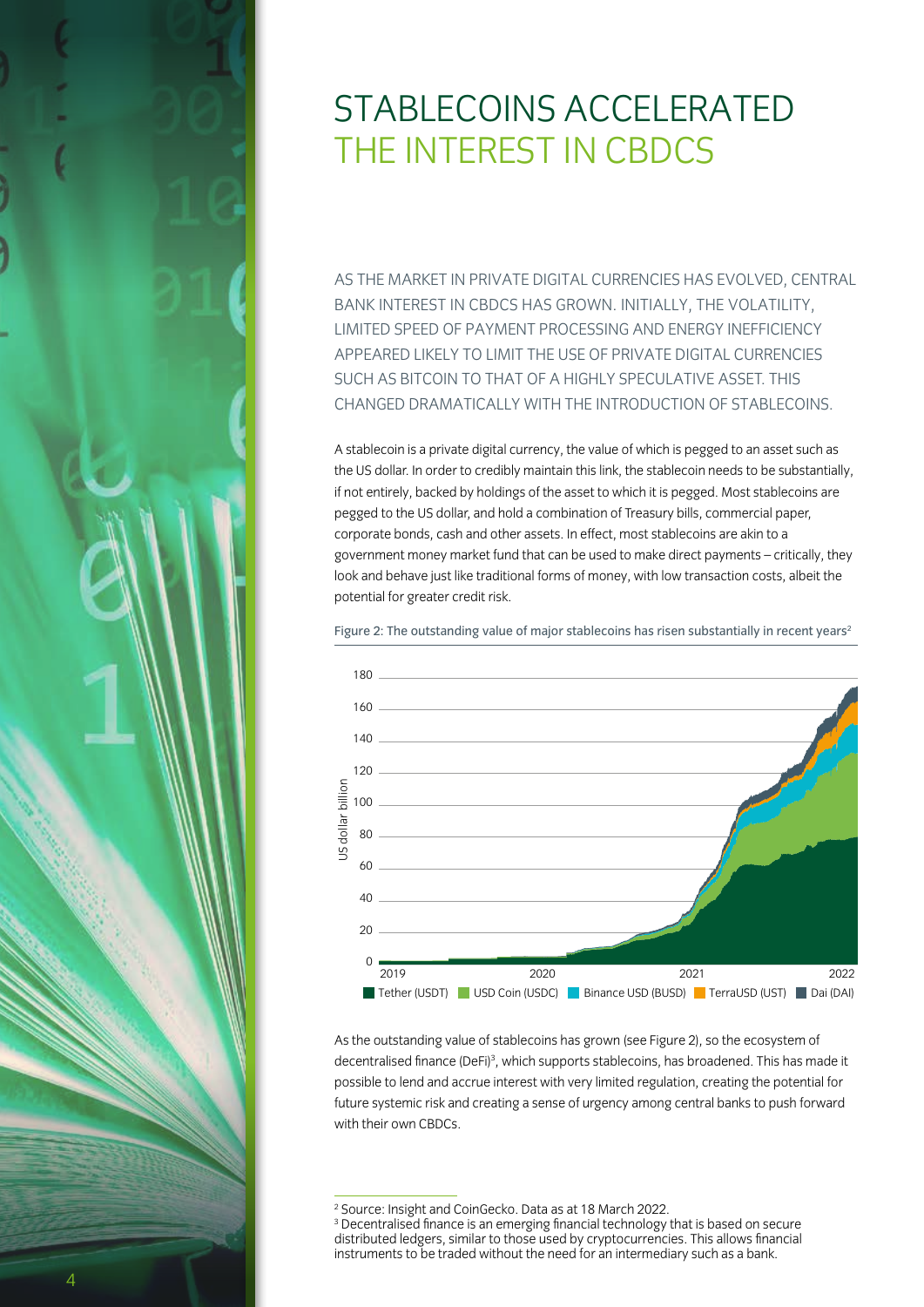### SIX REASONS CENTRAL BANKS ARE SEEKING TO LAUNCH CBDCS

<sup>1</sup> To increase the efficiency of payments, particularly in cross-border transactions. Although there have been some recent initiatives designed to increase the speed of payments, including the Faster Payments System (FPS) in the UK and FedNow in the US, pockets of inefficiency remain. The most notable is in international transfers, where payments to emerging market economies remain especially costly.

2 To increase the resilience of payment systems. Large technology firms are increasingly venturing into financial services, and in doing so they are able to leverage user data that has been collected from their historical business models. There is a risk that a small number of companies could become dominant players in the digital transaction market, with potential consequences for market competitiveness and increased systemic risk. This situation already exists in China, where two firms jointly account for over 90% of the mobile payments market. CBDCs would reduce this risk or provide an alternative form of payment in countries where private companies are already dominant.

<sup>3</sup> To increase financial inclusion. According to the World Bank, 1.7 billion adults globally do not have access to a bank account – and even in the US, around 5% of the population has no bank account. CBDCs don't rely on the existence of a locally available commercial banking network, allowing their use even in remote areas of emerging economies where financial integration is lowest.

<sup>4</sup> To lay the foundations of a future digital economy. A secure form of digital legal tender is key to the creation and development of innovations such as smart contracts, where payments can be automatically executed based on terms that are written into code as part of a blockchain.

<sup>5</sup> To improve the efficiency of the implementation of monetary and fiscal policy. On the monetary side, the existence of CBDCs would allow central banks to extend the implementation of negative rates to cash – something that is not possible with physical banknotes. On the fiscal side, a stimulus in CBDC form could, for example, be programmable. This could allow targeting of specific groups, inclusion of an expiration date to ensure that money was spent within a set timeframe or enable restrictions to ensure stimulus was spent on specific items such as food.

<sup>6</sup> To allow governments to defend their monetary sovereignty. Perhaps the most important reason of all, a CBDC allows a government to retain its sovereign currency in a world where the choice of private digital currencies is growing rapidly. If private digital currencies were to become dominant, then commercial banks would find themselves competing with the sponsors of those private digital currencies for deposits. This could impact both the allocation of credit through the economy and the assessment of credit risk. More fundamentally, if a significant element of 'money' is no longer denominated in a country's sovereign currency, then monetary policy becomes less effective and the ability to respond to financial risks becomes limited – traditionally problems that occur in emerging market economies that become overly dollarised.

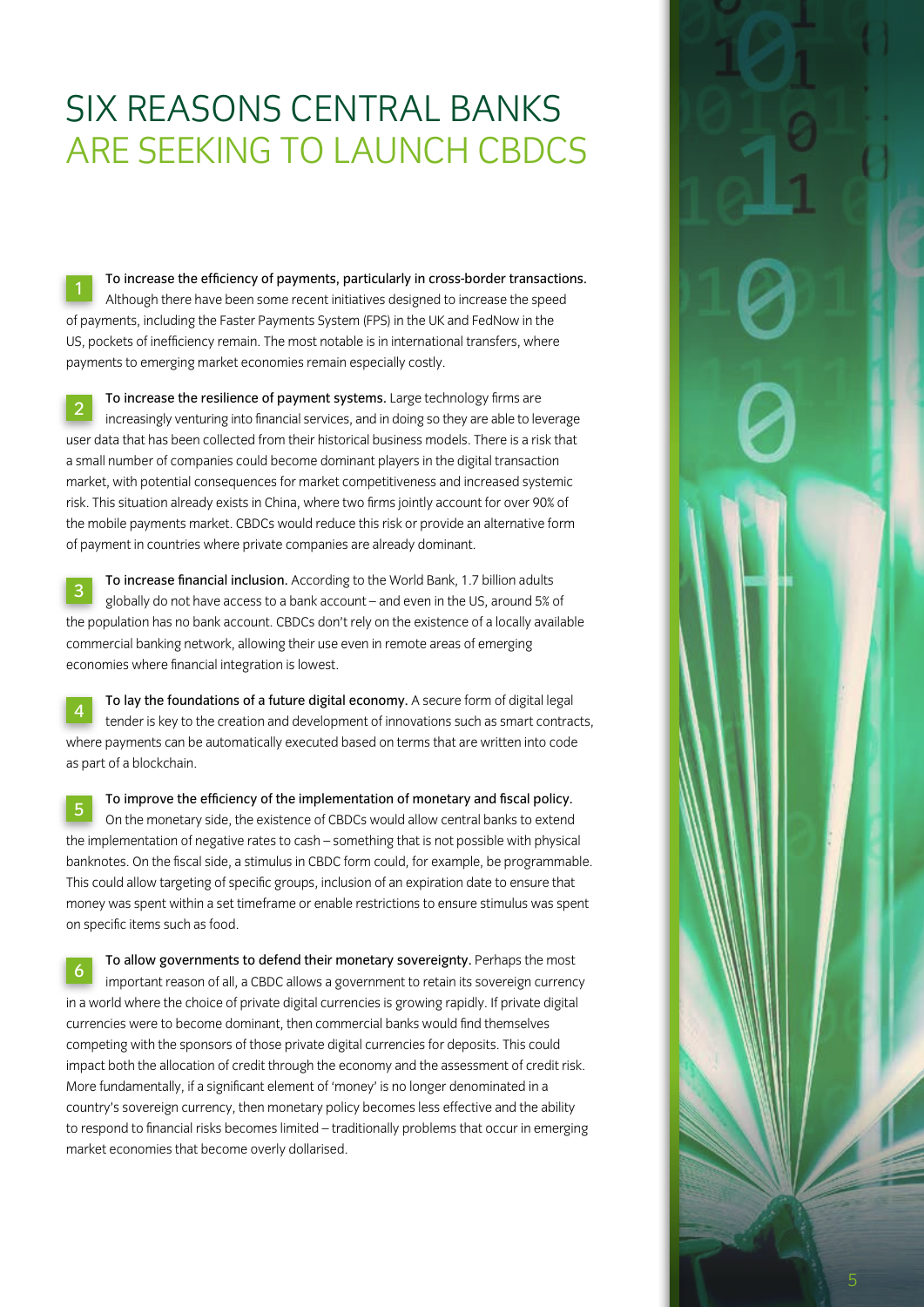# IMPLICATIONS FOR ECONOMIES AND MARKETS

### MONETARY POLICY

#### IMPACT: Small, assuming CBDCs are not interest-bearing

A significant question is whether CBDCs are interest-bearing or not. If they are, then it allows changes in monetary policy to be instantly transmitted into the economy and should significantly increase the effectiveness of negative interest rates. However, it would also call into question the role of commercial bank deposits – why risk your capital in a bank if you can hold an interest-bearing CBDC? This could become especially problematic during periods of financial stress, as there could be a rapid flight to quality out of the banking sector. Our sense, based on central-bank discussion papers and pilots such as the e-CNY and e-krona, is that CBDCs will be non-interest bearing. This could in fact make negative interest rates even less effective than they currently are, as it is more practical to hoard CBDCs than physical bank notes, effectively creating a floor to interest rates at zero.

### FISCAL POLICY

#### IMPACT: Large, as it allows fiscal policy to be more efficiently implemented

Assuming that every citizen is provided with a CBDC account at the central bank then the fiscal policy implications of CBDCs are profound. In 2021, Federal Reserve Vice-Chair Lael Brainard noted that although stimulus payments were rapidly made to those with bank accounts, reaching those without bank accounts took several months. Stimulus payments made via CBDCs would be instantaneous, and immediately reach the entire population. The greater acceptance of direct stimulus payments as a policy tool suggests that this may become more common in future downturns.

The other notable feature of CBDCs is their programmability. A stimulus could be made with a set expiry date, requiring the money to be spent by a certain date or lost, improving the fiscal multiplier. During the pandemic, it was estimated that around 60% of stimulus cheques were either saved or used to pay down debt, limiting their impact on the broader economy. The CBDC could also be programmed such that it could only be spent on specific items such as food, rental payments, education or healthcare.

One issue that needs to be monitored is how CBDCs impact the independence of central banks – although we assume that central banks would act purely as distributers of fiscal stimulus on behalf of governments, the stimulus would impact money supply, which has historically been within the remit of independent central banks. Assuming that can be managed effectively then CBDCs have the potential to dramatically increase the effectiveness of fiscal policy, accelerating the shift from monetary to fiscal dominance.

### COMMERCIAL BANKING SECTOR

### IMPACT: Small, assuming that the CBDC is well designed, but with the potential for disruption if not

CBDCs potentially impact the commercial banking sector in three ways:

- 1. If every citizen has a CBDC account at the central bank, it reduces the need for commercial bank accounts. Retail deposits are one of the cheapest sources of funding available to the banking sector, and if there is a shift towards holding excess cash or savings in CBDC form it would remove this source of funding for commercial banks.
- 2. If transactions can be more safely executed via a CBDC, it removes the need for commercial banks acting as intermediary, and with it their ability to charge transaction and foreign exchange fees.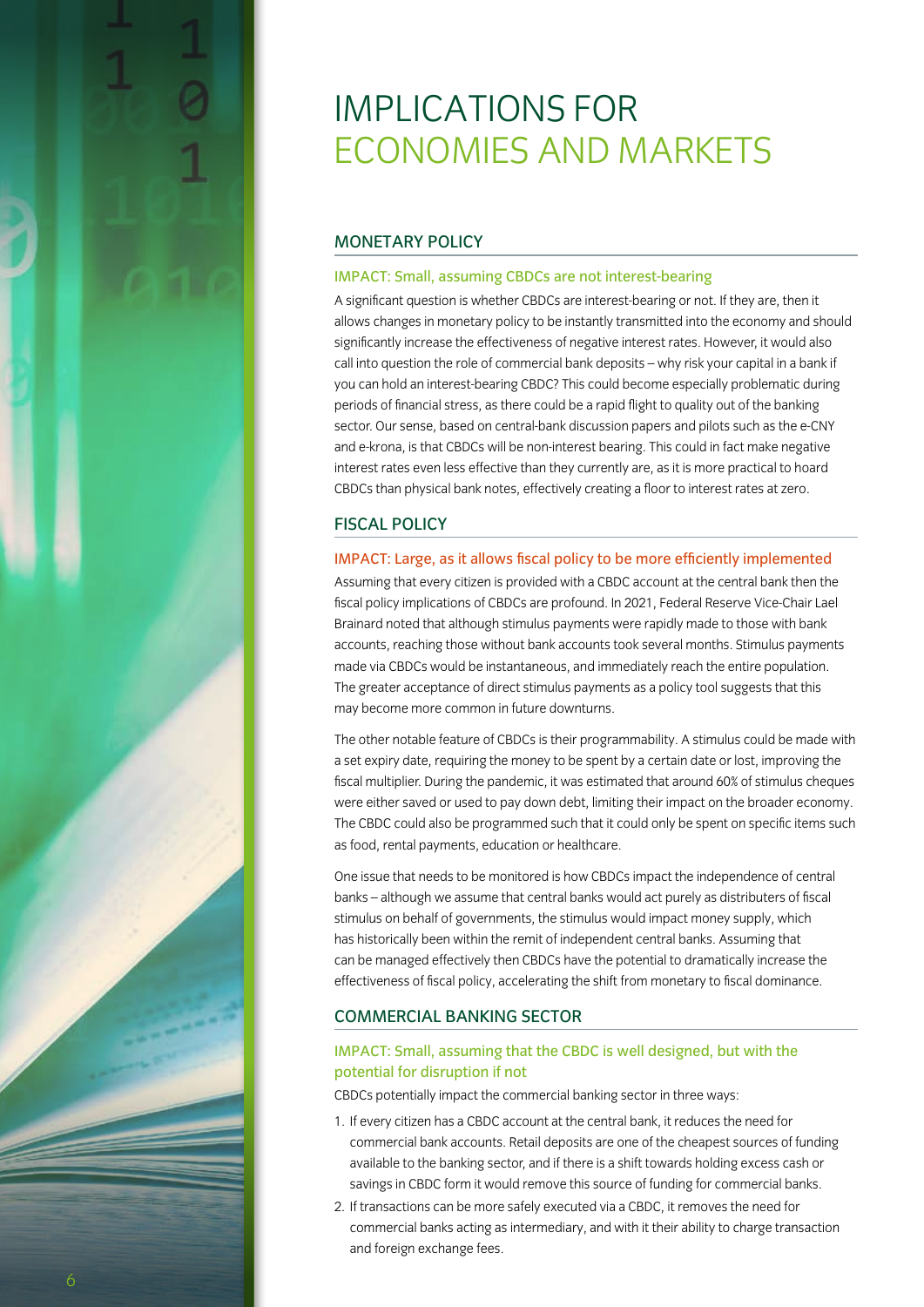3. If CBDCs are interest-bearing then they would become an alternative to commercial bank deposits. In order to compete with a CBDC, banks would need to offer more attractive interest rates, driving up costs.

We believe that central banks are acutely aware of the potential disruption that CBDCs could bring to commercial banking and are looking at ways to minimise the impact. This could include using commercial banks as intermediaries for CBDC accounts and limiting the amount of a CBDC that can be held by an individual. For example, the European Central Bank (ECB) has discussed a limit of €3,000. In the US, directly offering digital wallets or accounts would potentially give the Federal Reserve access to detailed transaction information. This could be a politically sensitive issue and would likely be perceived by some as an overstep of its mandate.

#### NON-BANK LENDING

#### IMPACT: Potentially large, but would need regulatory change

In a scenario where CBDCs were widely taken up, the loss of deposits within the banking sector would negatively impact the amount that banks could lend. This could encourage alternative sources of lending from outside the banking sector. Although this would face some regulatory hurdles, the Bank for International Settlements (BIS) argues<sup>4</sup> that greater competition for deposits and from new entrants to the financial sector would improve financial sector resilience. Switzerland has been one of the first to embrace this view, allowing fintech firms access to the interbank market via their CBDC infrastructure without the need for a full banking licence.

### US DOLLAR RESERVE CURRENCY STATUS

### IMPACT: Small, but if the US continues to move slowly the dollar may suffer at the margin

As the world's reserve currency, the US dollar is used in most currency transactions and makes up a significant component of most central banks' foreign currency reserves. This creates a natural demand for US dollar assets such as US Treasuries, reducing the cost of borrowing for the US government and allowing the US to run a larger current account deficit than would otherwise be the case.

The US has been slow to discuss the development of a CBDC relative to other central banks. The ECB and People's Bank of China (PBoC) have been more ambitious, hoping that the launch of CBDCs would lead to greater international use of their currencies. There is speculation that the e-CNY could eventually rival the US dollar, as China is seen by some as a safe haven for assets that can't be targeted by the West – an issue which has become a focal point after the sanctions imposed on the FX reserves of the Central Bank of Russia.

We view this as a remote possibility; China still retains currency controls and lacks the transparency and deep capital market liquidity that would be needed for reserve currency status. That said, if the US continues to move slowly, it is possible that faster moving central banks may have some success in improving the international appeal of their CBDCs, leading to some diversification of FX reserves and negatively impacting the US dollar at the margin.

7

<sup>4</sup> Source: Central bank digital currencies: financial stability implications, September 2021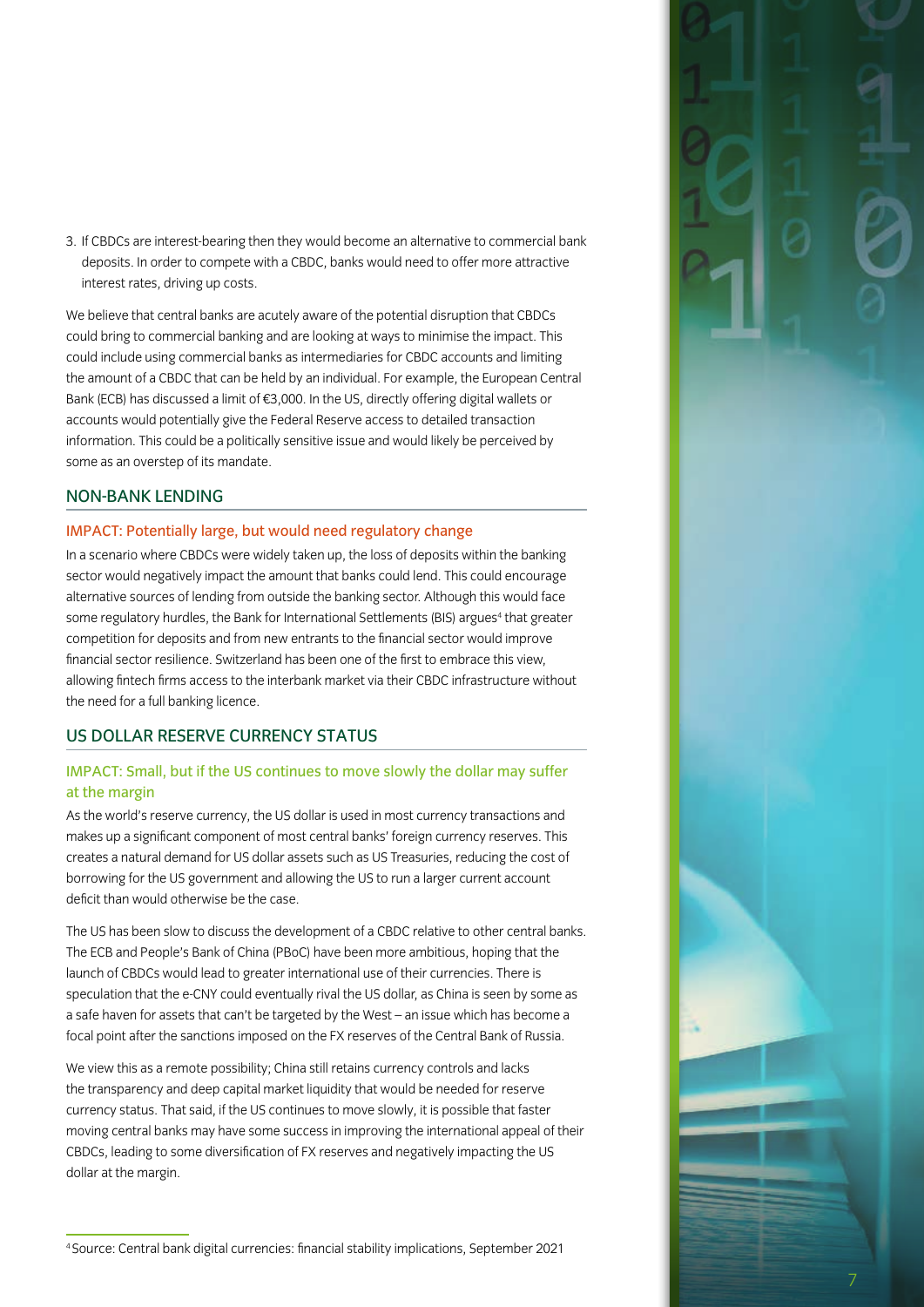# THE RACE FOR IMPLEMENTATION IS ON

WITHIN MAJOR ECONOMIES, TWO COUNTRIES STAND OUT AS BEING FAR AHEAD OF THE PACK IN THEIR DEVELOPMENT OF CBDCs: CHINA AND SWEDEN.

#### CHINA: THE E-CNY

The PBoC has run multiple pilots of the e-CNY across different cities, with the expectation of a formal launch later in 2022. The PBoC differs from other central banks in that there are no published papers explaining the development process, but it appears that the e-CNY will be a direct substitute for cash; it is non-interest-bearing, direct and anonymous. The digital wallets that hold e-CNY will not be legally considered bank accounts, reducing the regulatory burden and potentially increasing the international appeal, although the current limit of \$1,500 for non-Chinese residents will hold back international use if maintained.

Part of the motivation behind the launch of the e-CNY is to provide competition for the dominant private digital currencies, AliPay and WeChat, which together account for over 90% of online transactions. This has meant pilot schemes have relied heavily on smartphone use, with users needing a registered telephone number rather than a bank account. The need for a smartphone likely limits its use, as the poorest in society are as unlikely to own a smartphone as they are a bank account.

### SWEDEN: THE E-KRONA

The e-krona is in its second pilot stage, with the final launch expected within five years. In the first pilot phase, the e-krona was token-based and interest bearing, but commentators expect the final version to not be interest bearing after the Riksbank has expressed doubts that negative interest rates could be applied to it. Sweden has among the lowest levels of cash usage in the world and among the fastest growth in mobile payments. Financial inclusion is very high, so the motivation for the CBDC is to provide public access to the central bank balance sheet even if cash usage disappears entirely.

#### ELSEWHERE

Other major countries and regions are at varying stages of development:

- Eurozone: The ECB published a discussion paper<sup>5</sup> in October 2020 and announced in July 2021 that it would be moving into an investigation phase lasting 24 months, in which it will be addressing "key issues regarding design and distribution". It seems likely that a formal pilot will follow in mid-2023.
- US: The US Federal Reserve published a discussion paper<sup>6</sup> on money and payments, released in January 2022, which shows that the Fed is in the very early stages of assessing whether a CBDC could be of use – as yet there is no plan to launch one. The discussion paper suggests that a US CBDC would be intermediated to protect the banking sector, while also explicitly mentioning the role that a CBDC could play in protecting the US dollar's reserve currency status.
- UK: The Bank of England (BoE) has indicated that it will work with the Treasury to investigate the need for a UK CBDC, with a consultation to take place in 2022 to determine what would need to be done to develop the necessary technology. The BoE has cautioned, however, that a UK CBDC should not be expected before 2025.

<sup>5</sup> Source: https://www.ecb.europa.eu/pub/pdf/other/Report\_on\_a\_digital\_euro~4d7268b458.en.pdf 6 Source: https://www.federalreserve.gov/publications/files/money-and-payments-20220120.pdf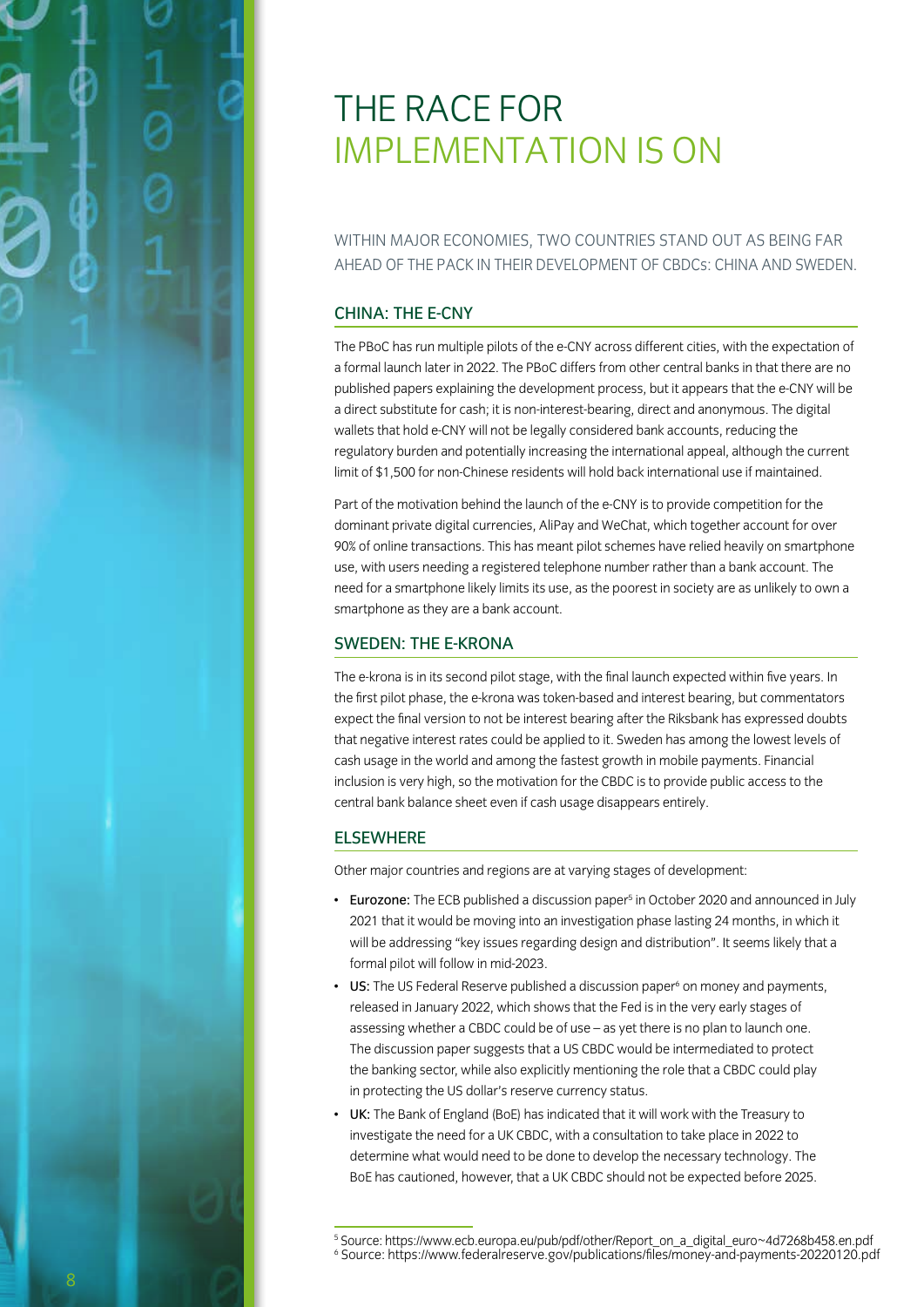# DESIGN WILL BE KEY TO SUCCESSFUL IMPLEMENTATION

### AS CENTRAL BANKS DESIGN THEIR CBDCS THEY ARE GRAPPLING WITH A NUMBER OF CRITICAL DESIGN QUESTIONS.

#### • Who will have access to the CBDC?

If CBDCs are to be made available to every citizen in a country, the setup and maintenance of such a large number of accounts is challenging. This means there is a question around whether CBDCs should be directly available to all, or only on a wholesale basis to improve settlement and security of interbank transactions. Our expectation is that CBDCs will be accessible to all citizens, as that is the only way that central banks and governments will be able to fully benefit from their implementation.

### • Will the CBDC holder directly transact with the central bank or will they need to use an intermediary?

Although we would expect central banks to be the only entity able to issue and redeem CBDCs, it is possible that commercial banks may act as intermediaries between central banks and citizens. This would remove some pressure from the central bank in terms of account maintenance and would allow commercial banks to earn fees for acting in this capacity. In our view these two factors are sufficient to make an intermediated system attractive to many central banks.

### • Will CBDCs be in the form of a token, bearer asset or held in an account?

Key to this decision is the issue of anonymity. When two people exchange a bank note, ownership is transferred by physical possession and can take place with complete anonymity – a token-based CBDC would have similar characteristics. By contrast, an account-based CBDC could give the central bank complete transparency of all transaction information. This is an area where the optimal solution for central banks may differ to that favoured by many citizens. A perception that transactions were being centrally monitored may well be a factor that slows the adoption of CBDCs.

### • Will CBDCs be interest bearing?

As already discussed, a non-interest bearing CBDC closely resembles a digital bank note, losing some of the advantages to central banks, but reducing the risk that CBDCs act as competition for commercial bank deposits. In our view the risk of bank disintermediation is likely to outweigh the benefits of more efficient implementation of monetary policy for most central banks, meaning that most CBDCs will not be interest-bearing.

There are other considerations, including how domestic CBDCs can be linked into an international network to facilitate foreign holders or international transactions. This could increase financial stability risks for emerging economies as citizens may choose to hold CBDCs in major currencies rather than local deposits, especially during periods of stress. Programmable CBDCs, with either expiry dates or specific terms of use, would need to be separated from CBDCs that do not bear those characteristics. CBDC holders would also need to have confidence that their holdings could not be subject to retrospective changes.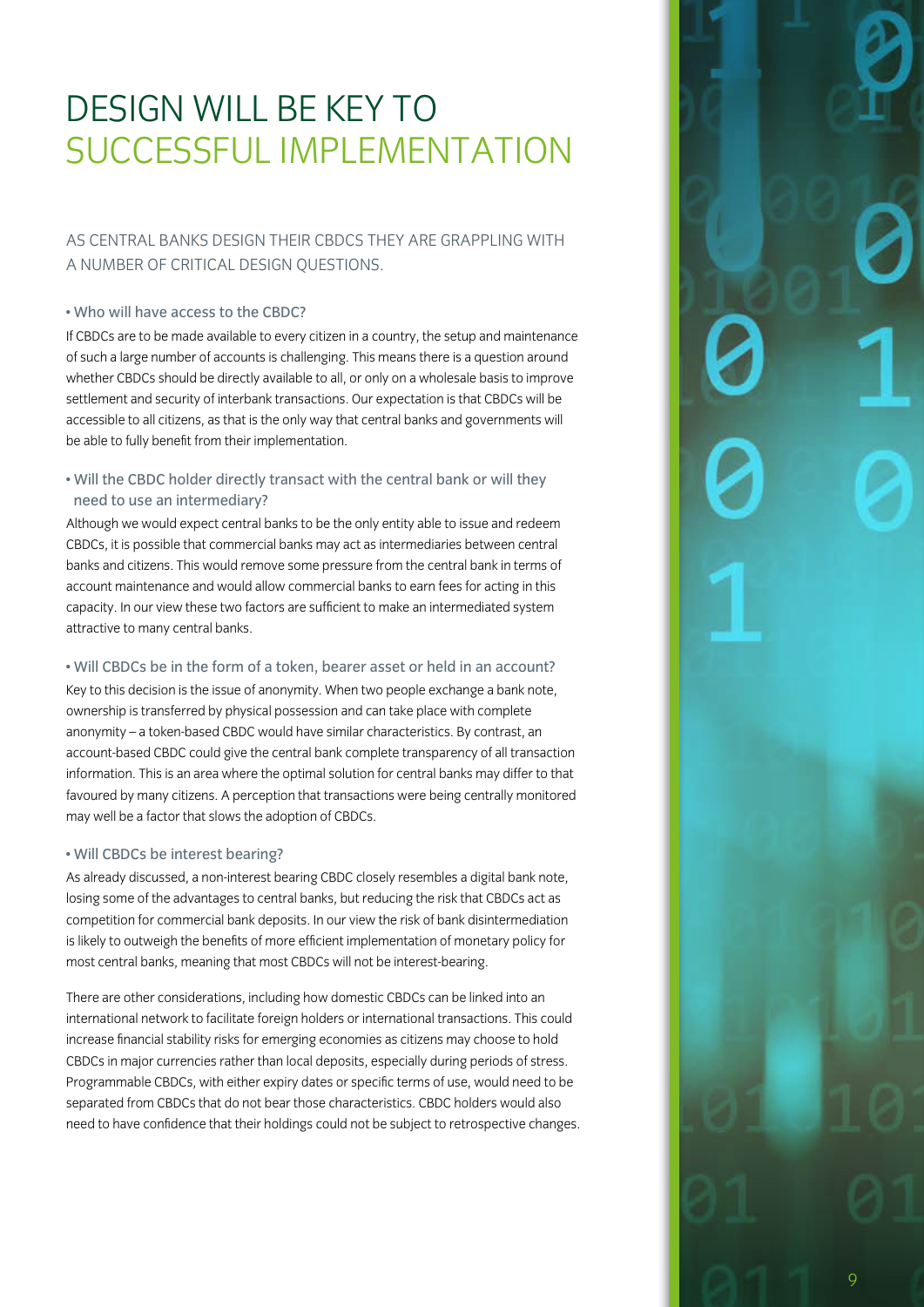# **CONCLUSION**

In our view, CBDC development and implementation will be a priority for many central banks in the years ahead. Though the official rationale will likely focus on ensuring financial stability and the promotion of financial inclusion, we suspect the main motivation of central banks is to defend monetary sovereignty, a concern that has undoubtedly been increased by the growing acceptance of cryptocurrencies and stablecoins.

We believe that CBDCs will broadly have the following characteristics:

- Availability to all citizens, not just wholesale to banks
- A two-tiered system, with commercial banks acting as intermediaries
- Non-interest bearing
- Account-based, with the central bank maintaining some visibility over users and flows

Any deviation from these characteristics could bring significant consequences for how CBDCs are used and their economic impact. Pilot projects will need to be closely monitored for clues about how design decisions are being made and how they are evolving. In particular, the two most developed of the major pilot projects, the e-CNY and e-krona, are likely to provide the best guide to how CBDCs will eventually work. The adoption and use of CBDCs within emerging markets, many of which are at the forefront of development, will also provide useful information, especially with regard to the impact on remittance flows and dollarisation within those economies.

We expect central banks to deliberately limit the potentially negative impact of CBDCs on financial stability, but that the impact on fiscal policy and non-bank lending could be significant. Fiscal policy could become faster and more potent, tailored to specific objectives. In a world that is increasingly reliant on fiscal stimulus, this could be the factor that propels a broad-based adaption of CBDCs.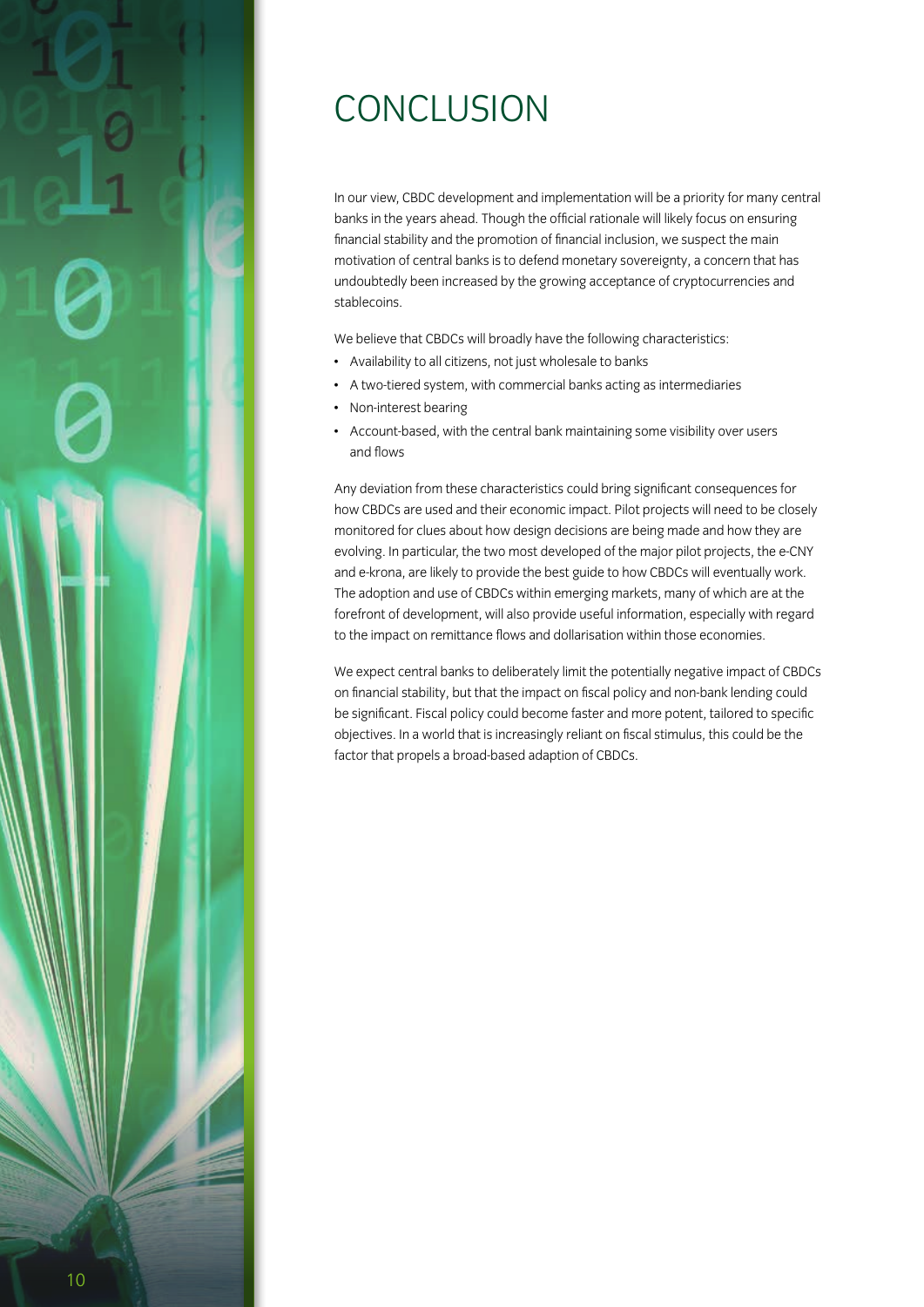### **CONTRIBUTORS**



Francesca Fornasari, Head of Currency, CMG, Insight Investment



Rory Stanyard, Analyst - Global Rates, FIG, Insight Investment



Simon Down, Senior Investment Content Specialist, Insight Investment